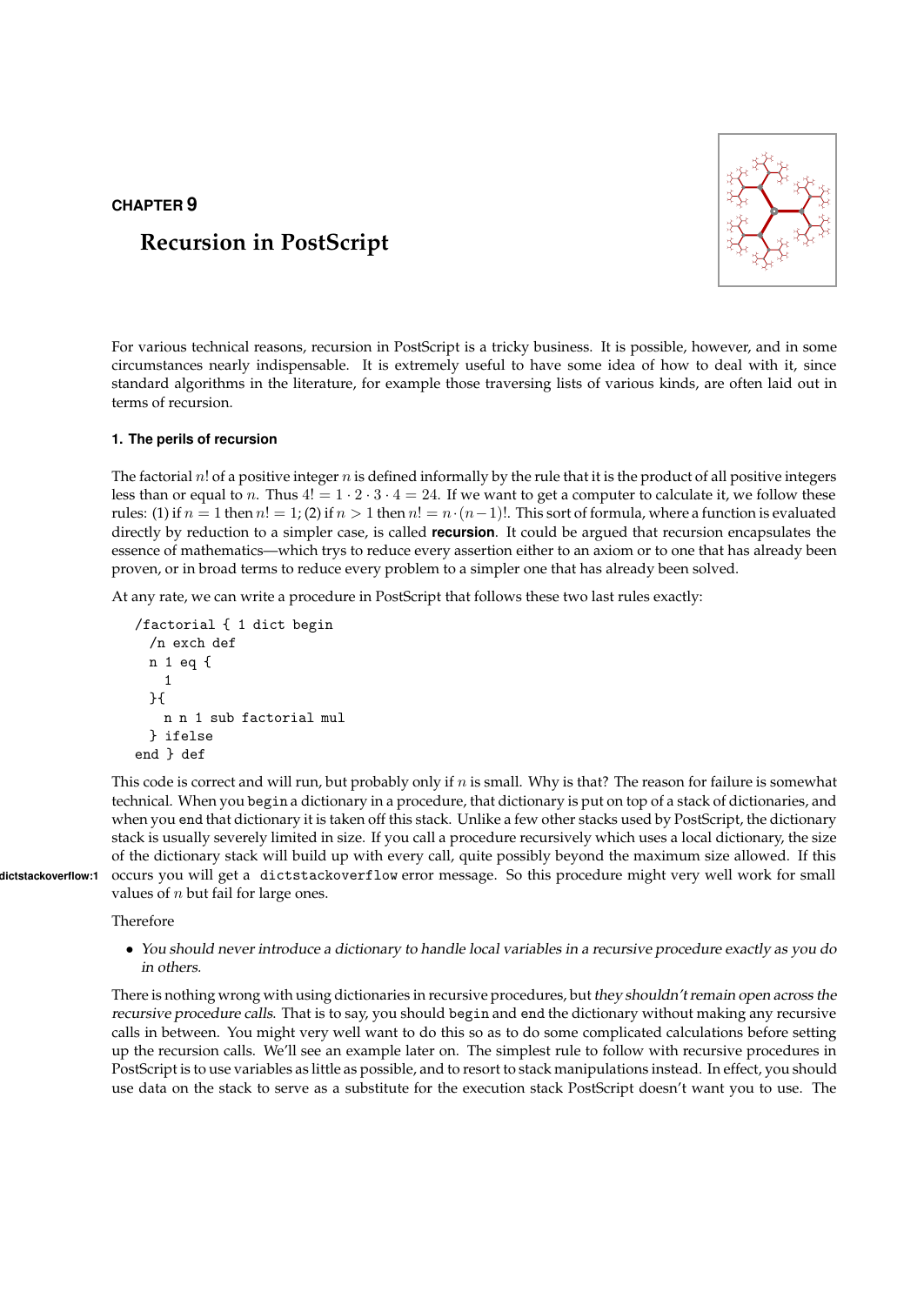drawback, of course, is that such manipulations are very likely to make the procedure much less readable than it should ideally be. The technique is usually painful and bug-prone, and hence best avoided. Nonetheless, here is a simple example—a correct recursive procedure to calculate  $n!$  correctly (except for problems with floating point accuracy):

```
% args: a single positive integer n
% effect: returns n!
/factorial {
  % stack: n
 1 gt {
    % stack: n > 1% recall that n = n(n-1)!dup 1 sub
    % stack: n n-1
   factorial
    % stack: n(n-1)!mul
 } ifelse
  % stack: n!
} def
```
The comments here trace what is on the stack, which is an especially good idea in programs where complicated stack manipulations are made.

Of course this version of factorial is hardly efficient. It is simple enough to write a factorial routine that just uses a for loop. But this version illustrates nicely the perils of recursion in PostScript.

**Exercise 1.** The gcd (greatest common divisor) of two non-negative integers m and n is n if  $m = 0$  or the gcd of m and n mod m if  $m \neq 0$ . Construct a recursive procedure in PostScript to find it.

Overflow on the dictionary stack occurs in my current implementation only when the stack reaches a size of about 500. So much of what I am saying here is silly in many situations. But there is another reason not to allow the dictionary stack to grow large—when looking up the value of a variable, the PostScript interpreter looks through all of the dictionaries on the stack, starting at the top, until it finds the variable's name as a key. If the name is inserted in one of the bottom dictionaries, a lot of searching has to be done. The efficiency of a recursive procedure can thus be cut down dramatically as the recursion builds up.

#### 2. Sorting

A common and extremely useful example of a procedure which uses recursion is a sorting routine called **quick** sort. I am going to present it below without much explanation, but I shall make a few preliminary remarks.

Let me first explain what just about any sorting routine will do. It will have one argument, an array of items which can be ranked relative to each other—for example an array of numbers. The routine will rearrange the items in the array in ascending order, from smallest up. For example

```
[4 3 2 1] quicksort
```
will rearrange the items in the array to make it equal to [1 2 3 4]. You might think that this isn't a very mathematical activity, and that a mathematician would have no serious interest in such a routine, especially in PostScript where you are only interested in drawing stuff. That is not at all correct. A good sorting routine should be part of the tool kit of every mathematical illustrator. For example, we shall see a bit later on a procedure that constructs the convex hull of a given finite collection of points, and which depends upon a sorting routine in a highly non-trivial way. Sorting routines can also play a role in 3D drawing, where objects must be drawn from back to front.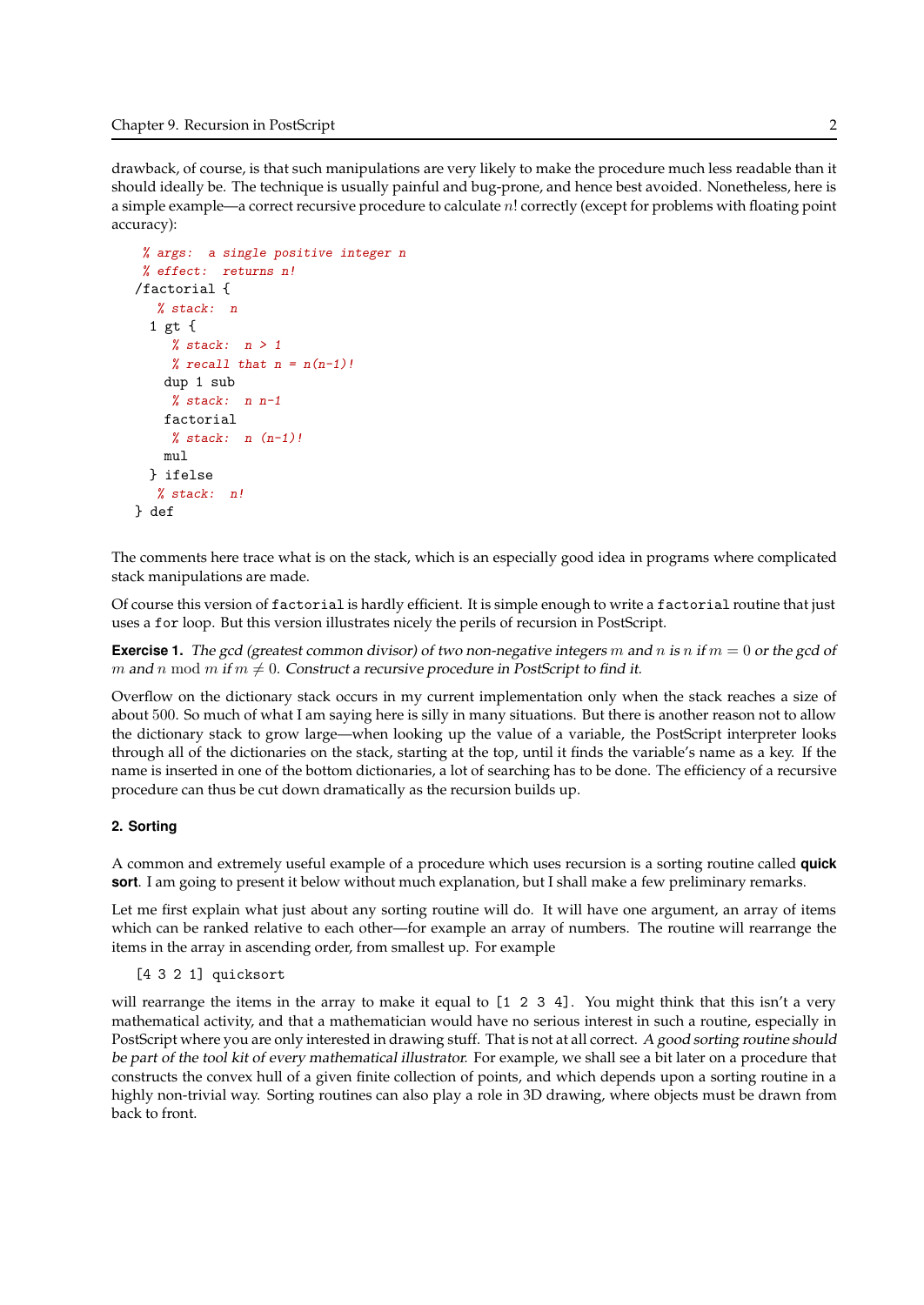As any introduction to programming will tell you, there are lots of ways to sort items in an array. They vary enormously in efficiency. One very simple one is called the **bubble sort**, because it pushes big items up to the top end of the array as though they were bubbles. It makes several scans of the array, each time bubbling up the largest item. For example, on the first pass it moves the largest item to the end, on the second it moves the second largest item to the place next to the end, and so on.

Here is PostScript code for a bubble sort.

```
% args: array a of numbers
 % effect: sorts the array in order
/bubblesort { 4 dict begin
/a exch def
/n a length 1 sub def
n 0 gt {
   % at this point only the n+1 items in the bottom of a remain to be sorted
   % the largest item in that block is to be moved up into position n
  n {
    0 1 n 1 sub {
      /i exch def
      a i get a i 1 add get gt {
        % if a[i] > a[i+1] swap a[i] and a[i+1]a i 1 add
       a i get
       a i a i 1 add get
        % set new a[i] = old a[i+1]put
        % set new a[i+1] = old a[i]put
      } if
    } for
    /n n 1 sub def
  } repeat
} if
end } def
```
For example, if we sort [5 4 3 2 1 0] in this way, we get successively in each bubble:

Bubble sorting is very easy to put into correct PostScript code. But it is pretty inefficient if the size  $n$  of the array is large. On the first bubbling pass it makes  $n - 1$  comparisons, on the second  $n - 2$ , etc. This makes approximately  $n(n-1)/2$  comparisons in all, so the time it takes is proportional to the square of n.

We can do much better. The sorting routine which is generally fastest of all is called quick sort. One of the things that makes it unusual is that it tries a **divide and conquer** approach, basically splitting the array into halves and then calling itself recursively on each half. Its running time is nearly always proportional to  $n \log n$ , a great improvement over bubblesort.

Quick sort has three components. The principal routine is quicksort itself, with only the array as an argument. It calls a routine subsort which has as argument not only the array but also two indices  $L < R$  picking out a range inside the array to sort. For the call in quicksort these are 0 and  $n-1$ . But subsort calls itself recursively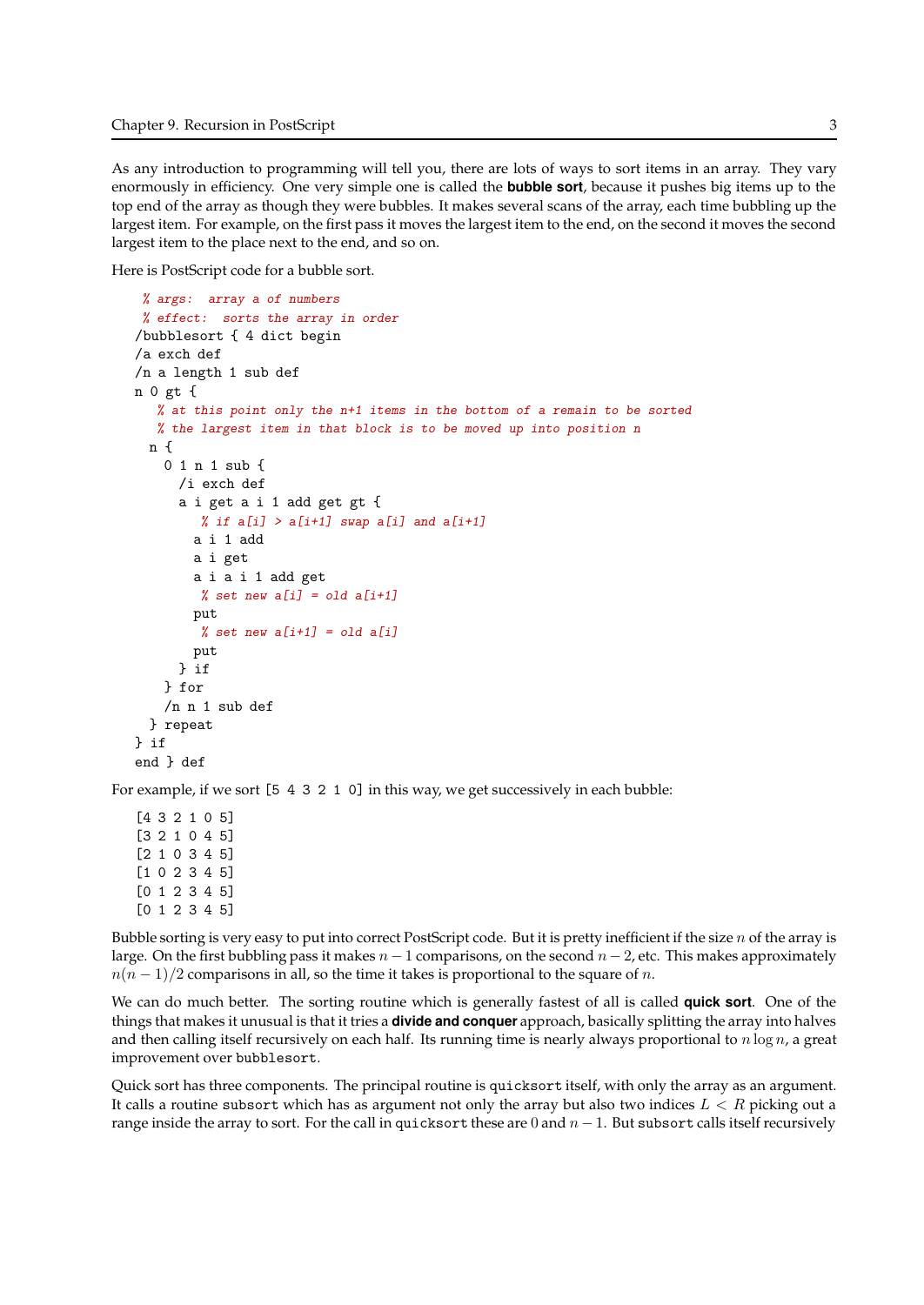with smaller ranges. It also calls a third routine partition which does the real swapping. This procedure has four arguments—the array a, a lower index L and an upper index R, and an integer x. It moves items in the [L, R] range of the array around so the left half  $[L, i]$  is made up of items less than or equal to x, the right half  $[j, R]$  of items greater than or equal to x. It then returns the pair  $i$  and  $j$  on the stack. I hide the details. of partition, but here is the pseudo-code for subsort:

```
subsort(a, L, R) {
 x := a[(L+R)/2];[i, j] = partition(a, L, R, x);
 if (L < j) subsort(a, L, j);
 if (i < R) subsort(a, i, R);
}
```
and here in PostScript is the whole package:

```
% args: a L R x
% effect: effects a partition into two pieces [L j] [i R]
% leaves i j on stack
/partition { 1 dict begin
... end } def
% args: a L R
% effect: sorts a[L .. R]
/subsort {
 1 dict begin
 /R exch def
 /L exch def
 /a exch def
  % x = a[(L+R)/2]/x a L R add 2 idiv get def
 a L R x partition
 /j exch def
 /i exch def
  % put recursion arguments on the stack
  % as well as the arguments for the tests
 a L j
 j L gt
 a i R
 i R lt
  % close dictionary
 end
  { subsort }{
    % get rid of unused arguments
   pop pop pop
  } ifelse
 { subsort }{ pop pop pop } ifelse
} def
% args: a
% effect: sorts the numerical array a
% and leaves a copy on the stack
/quicksort { 4 dict begin
  /a exch def
```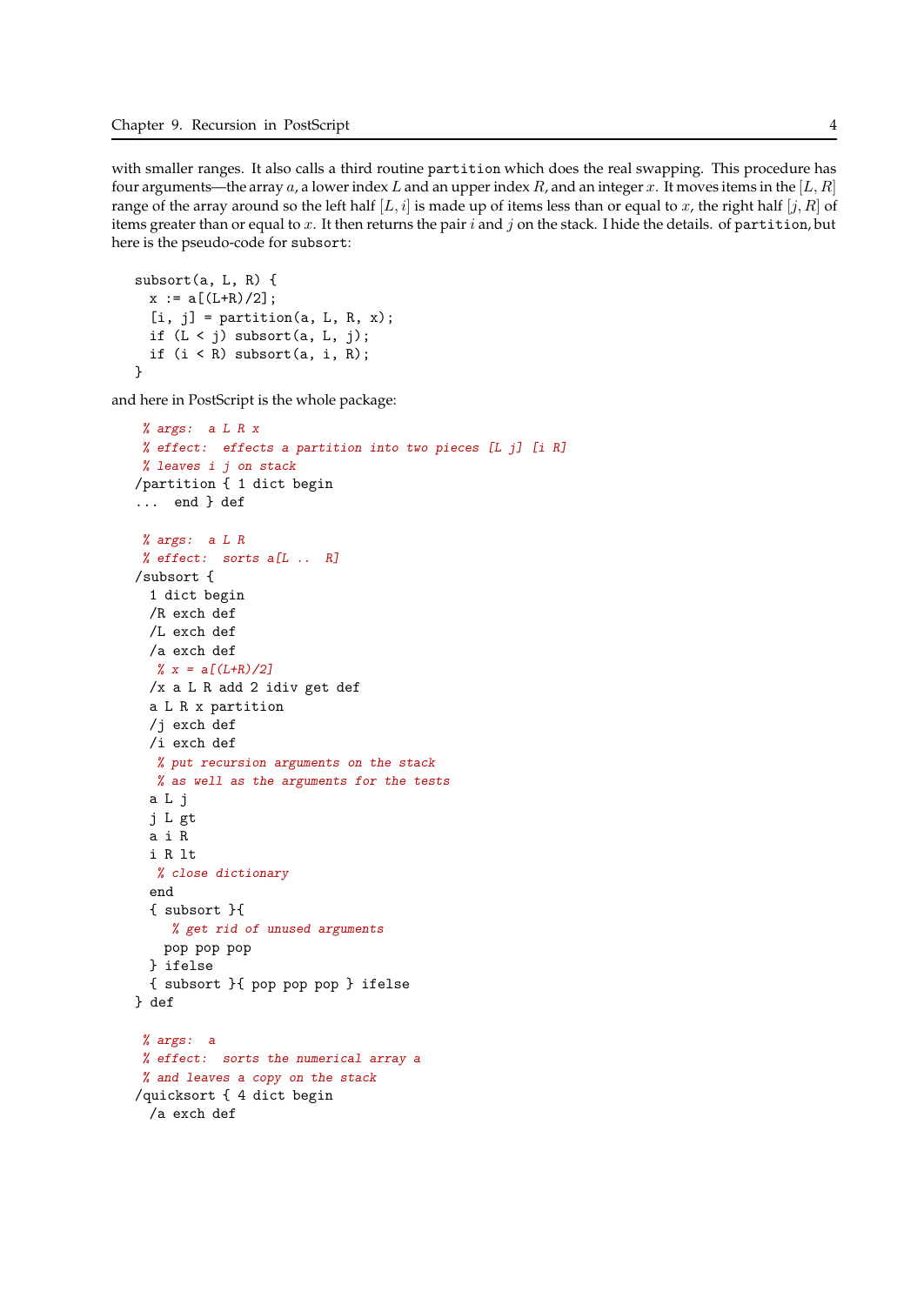```
/n a length 1 sub def
 n 0 gt {
   a 0 n subsort
 } if
 a
} def
```
The important thing here is to notice how the recursive routine subsort manages the dictionary and stack in a coordinated way. The most interesting thing in the way it does that is how the arguments for the recursion are put on the stack before it is even known if the calls will be made, and removed if not used. The procedure partition, on the other hand, does not call itself and is therefore allowed to use a local dictionary in the usual way.

This will give you an idea of what goes on, but the working version of the quicksort routine has an extra feature. We will be interested in sorting arrays of things other than numbers in a moment. Rather than design a different sort routine for each kind of array, we add to this one an argument /comp, the name of a comparison test replacing lt for numbers. For numbers themselves, we would define

/comp { lt } def

and then write

/comp [5 4 3 2 1 0] quicksort

This is an extremely valuable modification.

To get an idea of how much faster quicksort is than bubblesort, if  $n = 1,000$  then  $n(n - 1)/2 = 495,000$ while  $n \log n$  is about 7,000. Of course each loop in quicksort is more complicated. In actual runs, quicksort takes 0.07 seconds to sort 1, 000 items, while bubblesort takes 0.79 seconds on the same array. The quicksort is definitely fast enough to include in drawing programs without noticeable penalty.

**Exercise 2.** Use recursion to draw the following picture, with an optional parameter to determine the depth of the recursion:



Notice that even the line widths get smaller further out along the branches. If you are <sup>a</sup> mathematician, you might like to know that this is the Bruhat-Tits building of  $SL_2(\mathbb{Q}_2)$ . If you are not a mathematician, you can think of it as one non-mathematician of my acquaintance called it, "chicken wire on growth hormones."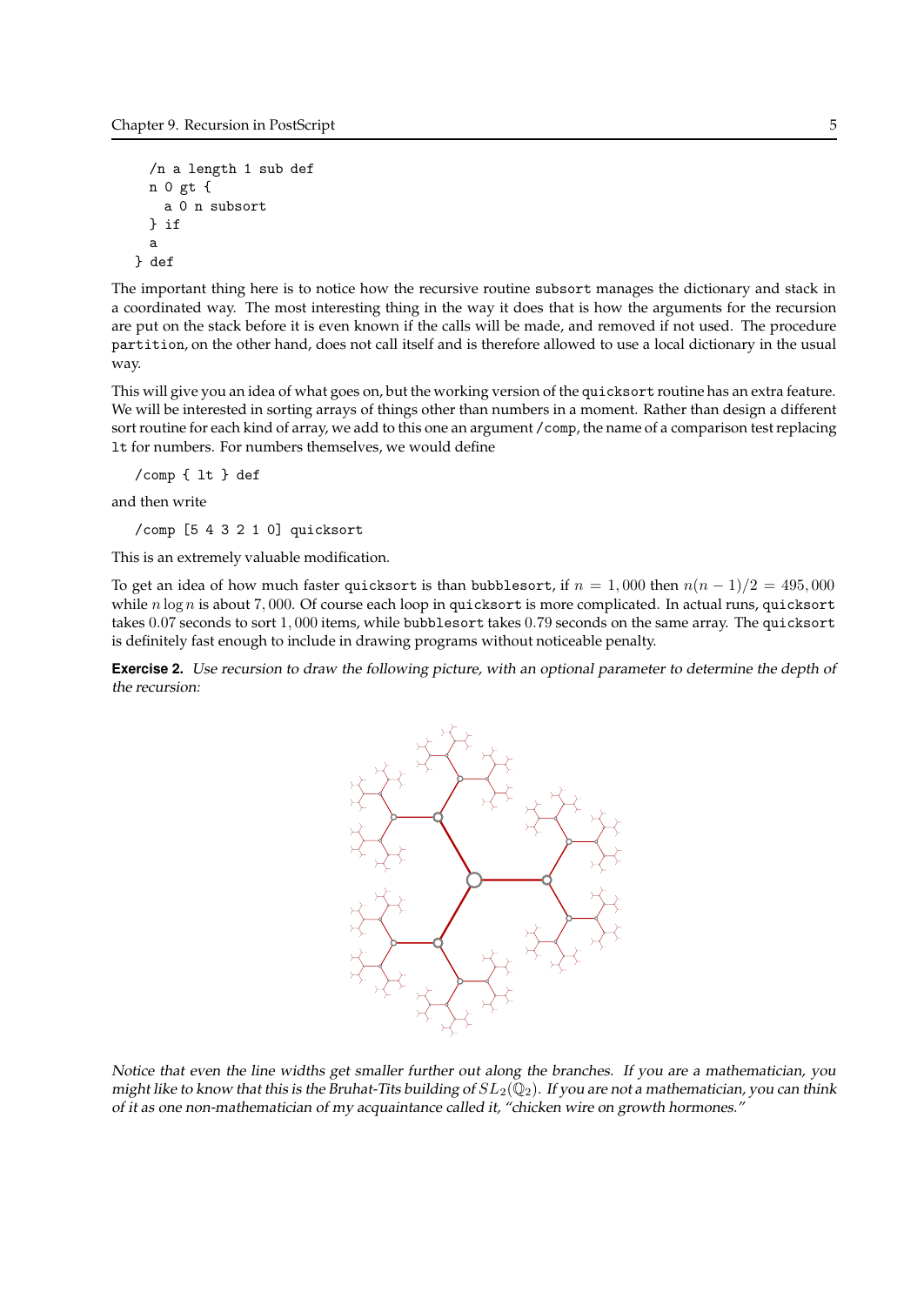#### 3. Convex hulls

Mostly to convince you that sorting is not an empty exercise, but also to give you a procedure you might find very useful, I shall describe here a well known and relatively efficient way to find the convex hull of a finite set of points in the plane. It will have a single argument, an array of points, which we may as well take to be arrays [x y]. It will return an array made up of a subset of the given set of points, listed so that traversing them in order will go clockwise around the convex hull of the point set. The output, in other words, consists of the extreme members of the original set, those which are in some sense on its outside. Finding the outside points, and in the correct order, is not exactly a difficult task, but before you start the discussion you might think of how you would do it yourself. Extra complications are caused by possible errors in the way PostScript handles floating point numbers.



The algorithm to be described is not in fact terribly complicated, but certain aspects of it might not seem so well motivated without a few preliminary remarks. First of all, what does sorting have to do with the problem? The following picture illustrates that points of the original data set furthest to the left and furthest to the right will be part of the output.



But finding these points will involve sorting the original point set according to values of the  $x$  coordinate. We have to be a bit more careful in fact. It might very well be the case that several points in the set have the same  $x$ coordinate, so there might not be a unique point furthest left or right. We will therefore be more particular: we say that  $(x_0, y_0)$  is less than the point  $(x_1, y_1)$  if  $x_0 < x_1$  (the first point is further left) or  $x_0 = x_1$  but  $y_0 < y_1$  (in case they have equal  $x$  coordinates, the one on the bottom will be called smaller). When we sort the data, this is the ranking procedure we use. It is still true that the largest and smallest points in the set must be part of the output.

In fact, sorting the original points is one of two key steps in the procedure. We may in effect assume that the original set of points is an array in which the points are listed so that points which are 'smaller' in the sense described above come first. This immediately reduces the difficulty of the problem somewhat, since we can take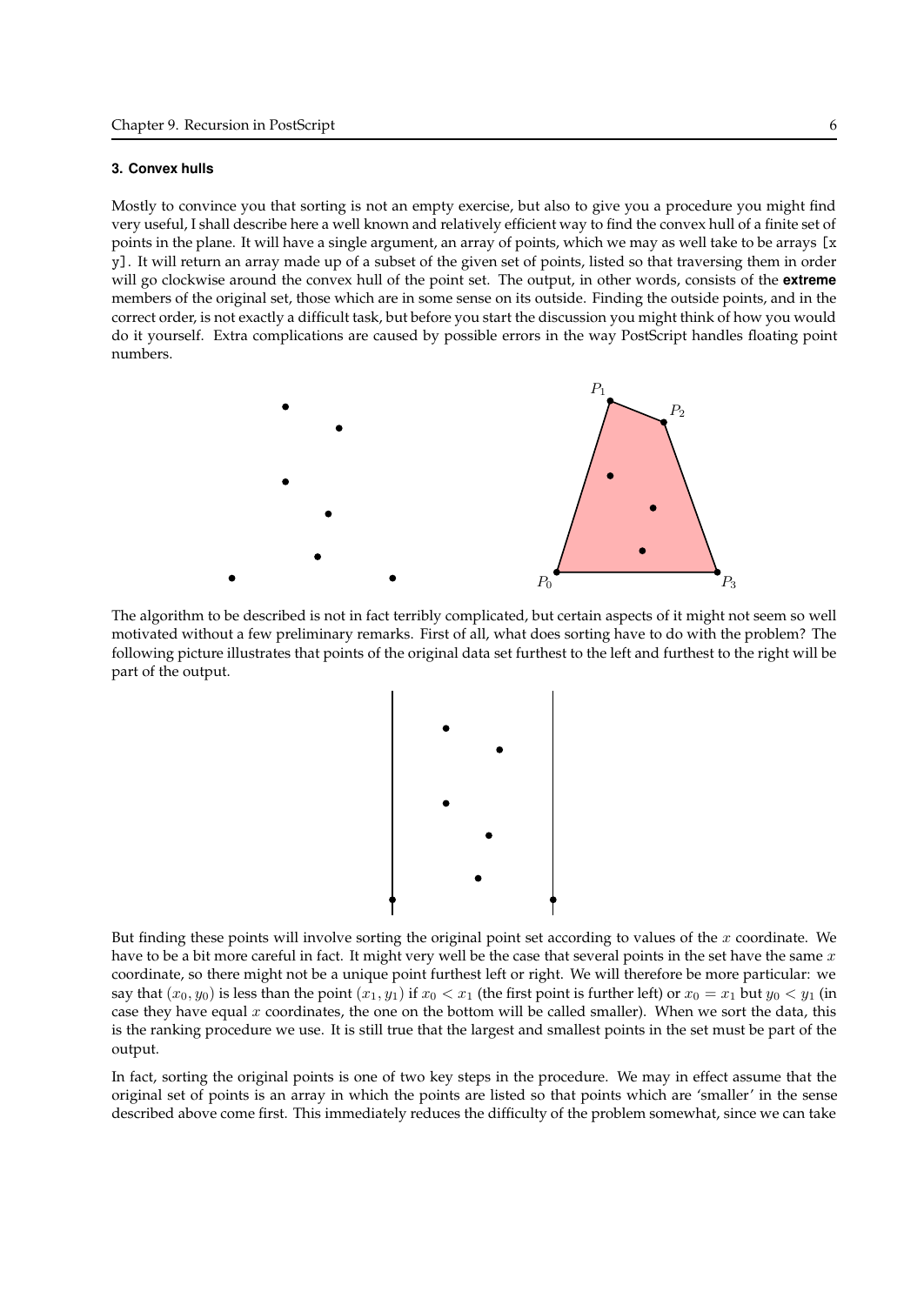the first point of the (sorted) input to be the first point in the output. In the following figure the points are linearly ordered along a polygon 'from left to right' in the slightly generalized sense.



Another idea is that we shall do a left-to-right scan of the input, producing eventually all the points in the output which lie along the top of the convex hull. Then we shall do a right to left scan which produces the bottom. Again, the preliminary sorting guarantees that the last point in the array will end the top construction and begin the bottom one.

What is it exactly that we are going to do as we move right? At any moment we shall be looking at a new point in the input array. It will either have the largest  $x$ -value among all the points looked at so far, or it will at least have the largest y-value among those which have the largest x-value. In either event, let its x-value be  $x_r$ . Then we shall try to construct the top half of the convex hull of the set of all input points with x-value at most  $x_r$ . Certainly the current point  $P$  we are looking at will be among these. But as we add it, we might very well render invalid a few of the points on the list we have already constructed. We therefore go backwards among those, deleting from the list the ones which lie distinctly inside the top hull of the whole list. A point  $P_k$  will be one of those precisely when the polygon  $P_{k-1}P_kP$  has an upward bend, so that the polygon  $P_{k-1}P_kP$  is below the segment  $P_{k-1}P$ . So we go backwards, throwing away those in such a bend, until we reach a triple where the bend is to the right. Then we move on to the next point to the right. The following figures show the progression across the top in a particular example, including the 'left turns' that are eliminated as we go along:

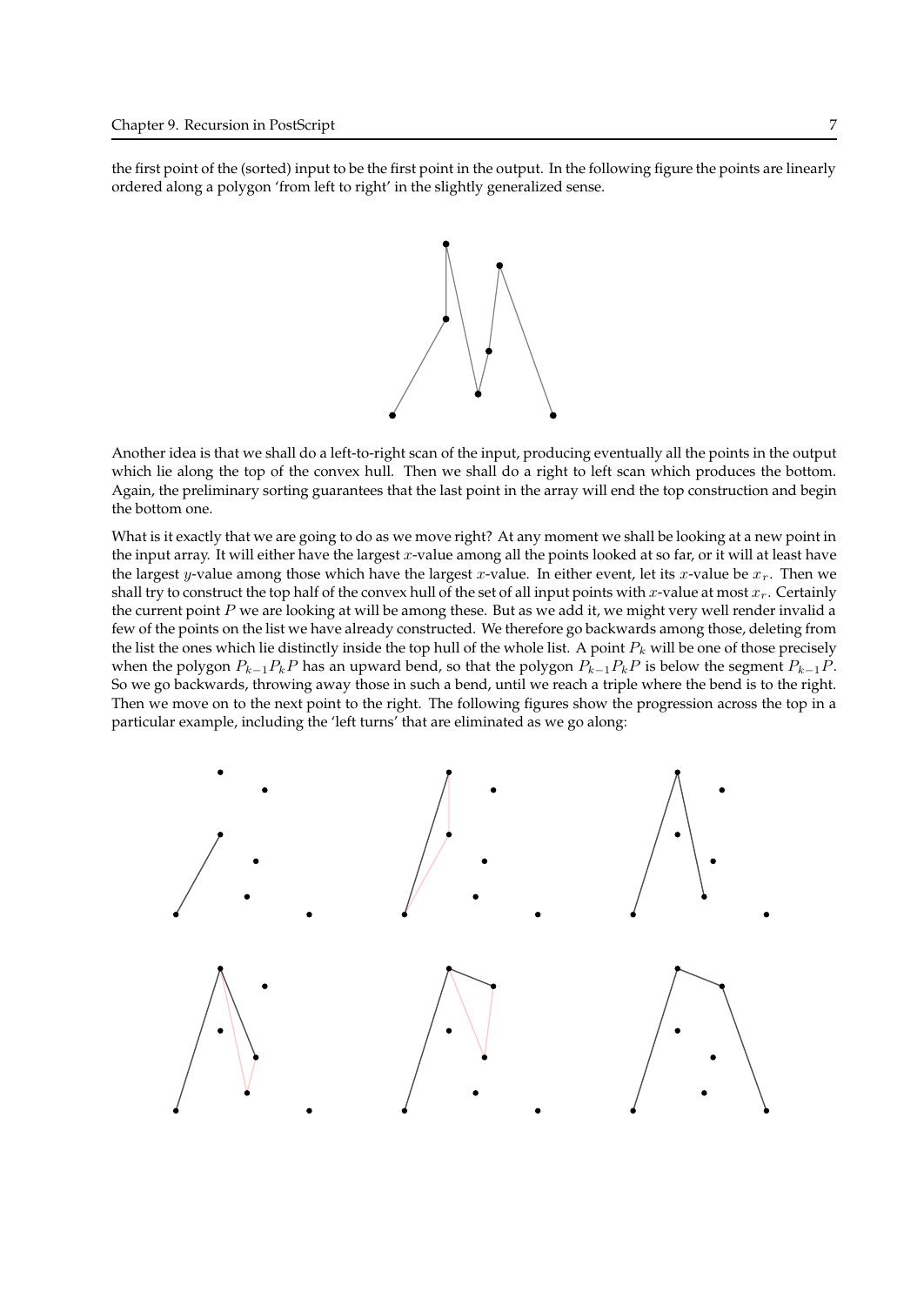I reproduce below the principal routine for finding the convex hull. It uses routines comp for sorting, vsub which subtracts two vectors, dot to calculate the dot product of two vectors, and vperp which rotates the difference of two vectors counter-clockwise by 90°. The routine /comp tests whether  $(x_0, y_0) < (x_1, y_1)$ . All these are defined internally in hull.inc.

```
% args: an array of points C
% effect: returns the array of points on the boundary of
% the convex hull of C, in clockwise order
/hull { 16 dict begin
 /C exch def
  % sort the array
 /comp C quicksort
 /n C length def
  % Q circles around to the start
  % make it a big empty array
 /Q n 1 add array def
 Q 0 C 0 get put
 Q 1 C 1 get put
 /i 2 def
  /k 2 def
  % i is next point in C to be looked at
  % k is next point in Q to be added
  % [ Q[0] Q[1] \ldots ]
  % scan the points to make the top hull
 n 2 sub {
    % P is the current point at right
   /P C i get def
   /i i 1 add def
   {
      % if k = 1 then just add P
     k 2 lt { exit } if
      % now k is 2 or more
      % look at Q[k-2] Q[k-1] P: a left turn (or in a line)?
      % yes if (P - Q[k-1]) * (Q[k-1] - Q[k-2]) perp >= 0
     P Q k 1 sub get vsub
     Q k 1 sub get Q k 2 sub get vperp
     dot 0 lt {
        % not a left turn
       exit
     } if
      % it is a left turn; we must replace Q[k-1]/k k 1 sub def
   } loop
   Q k P put
   /k k 1 add def
 } repeat
  % done with top half
  % K is where the right hand point is
  /K k 1 sub def
 /i n 2 sub def
 Q k C i get put
```